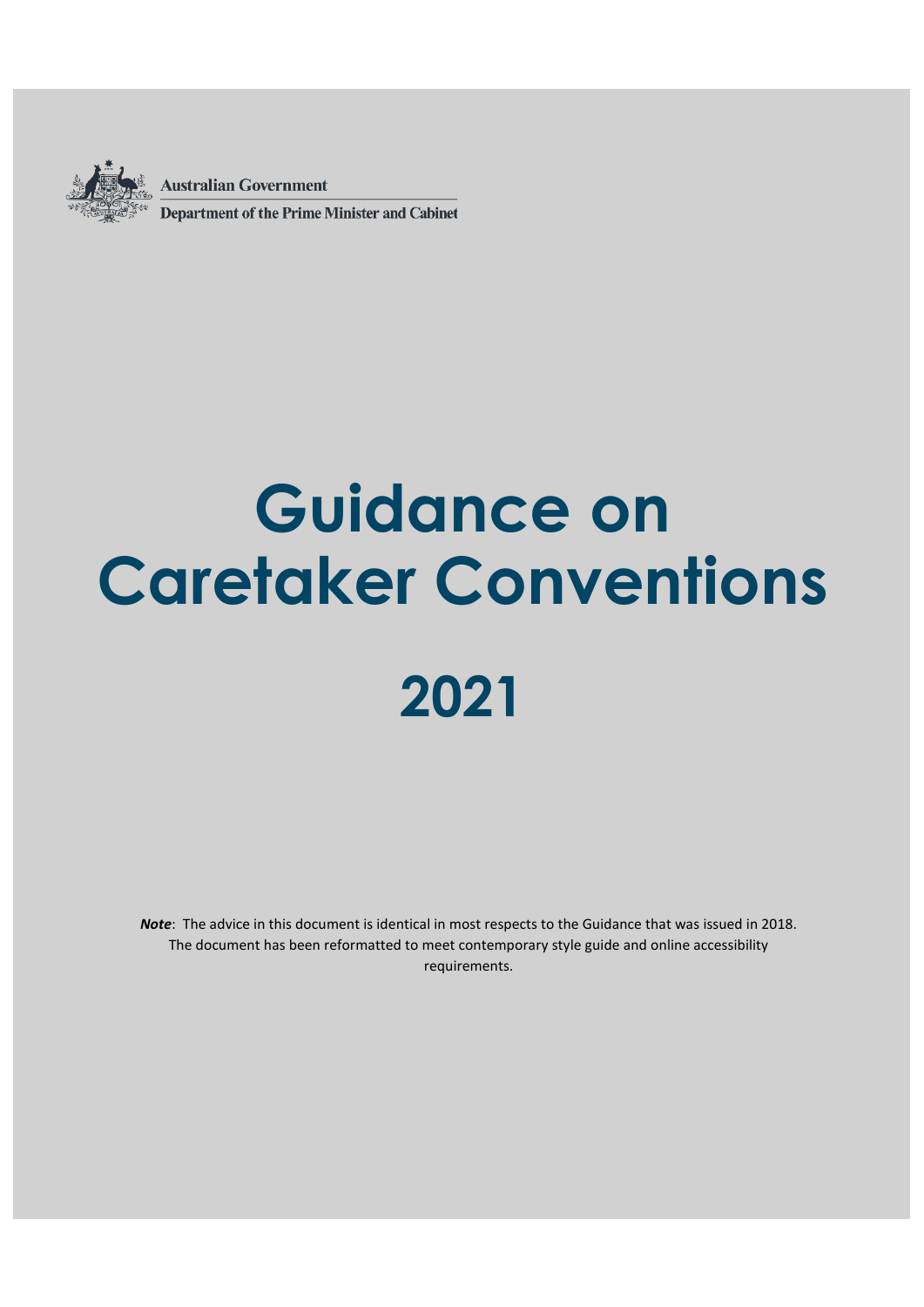## **TABLE OF CONTENTS**

|                                                     | 1. HOW TO USE THE GUIDANCE ON CARETAKER CONVENTIONS1                                                       |  |
|-----------------------------------------------------|------------------------------------------------------------------------------------------------------------|--|
| 2.                                                  | BACKGROUND AND OVERVIEW OF CARETAKER CONVENTIONS2                                                          |  |
| 3.<br>$\overline{4}$ .<br>5.<br>6.                  |                                                                                                            |  |
| 7.<br>7.1<br>7.2<br>7.3<br>7.4<br>7.5<br>7.6<br>7.7 | AVOIDING APS INVOLVEMENT IN ELECTION ACTIVITIES 5<br>Charter of Budget Honesty and Other Policy Costings10 |  |
| 8.<br>8.1<br>8.2<br>8.3<br>8.4<br>8.5               |                                                                                                            |  |
| 9.                                                  | GUIDELINES FOR PRE-ELECTION CONSULTATION WITH THE OPPOSITION 14                                            |  |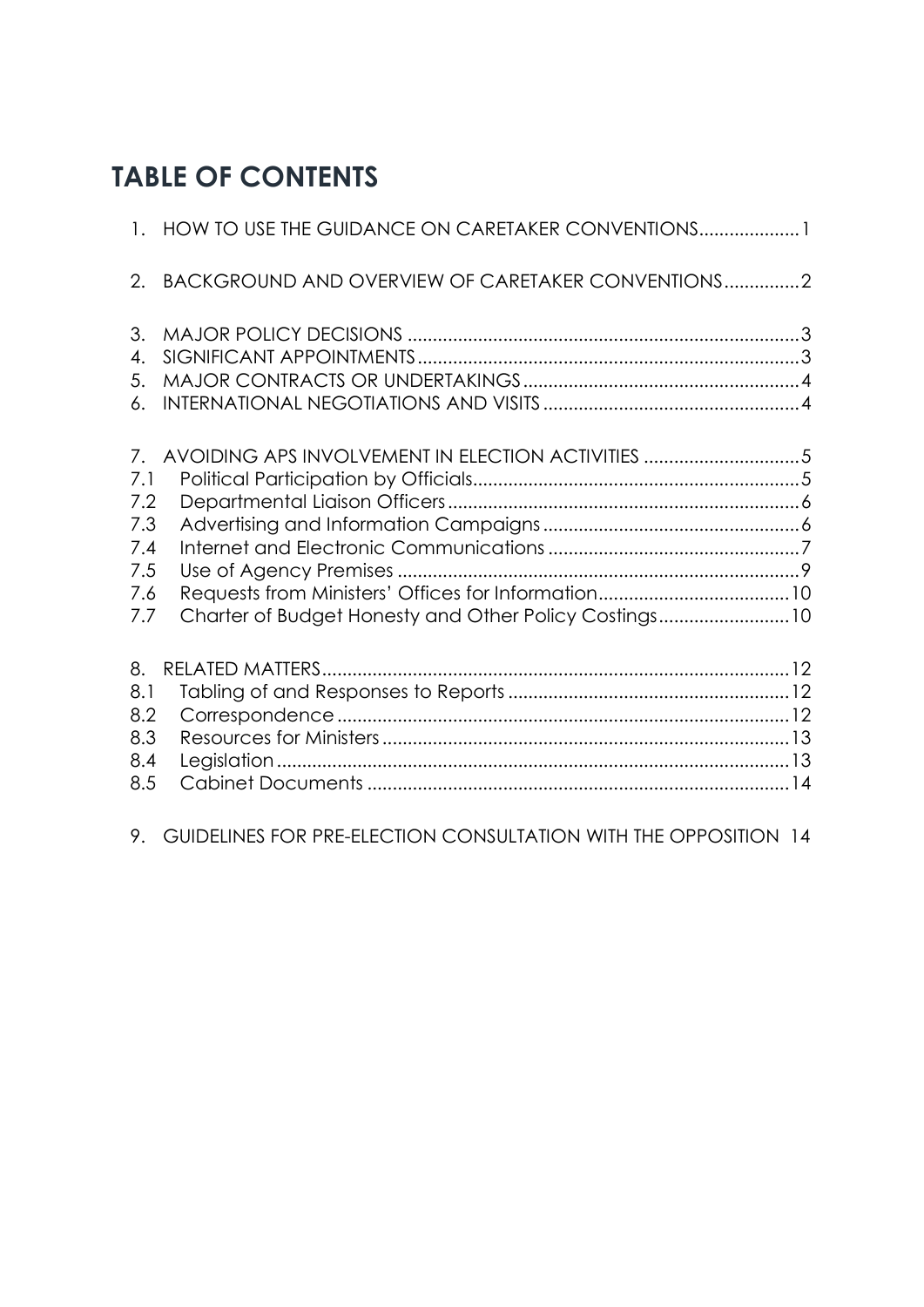# <span id="page-2-0"></span>**1. HOW TO USE THE GUIDANCE ON CARETAKER CONVENTIONS**

- 1.1 The *Guidance on Caretaker Conventions* is intended to explain the conventions and practices of the caretaker period in more detail, and to provide advice for the appropriate handling of business by Australian Government agencies during this period.
- 1.2 The conventions and practices have developed primarily in t[h](#page-2-1)e context of the relationship between ministers\* and their departments (and executive agencies since the commencement of the *[Public Service Act 1999](https://www.legislation.gov.au/Details/C2019C00057)*). The relationship between ministers and other Australian Government entities and bodies, such as statutory authorities and government companies, varies depending on the specific body. All bodies should observe the conventions and practices, unless doing so would conflict with their legal obligations or compelling organisational requirements.
- 1.3 The conventions are not legally binding, nor hard and fast rules. Their application in individual cases requires judgment and common sense. The Department of the Prime Minister and Cabinet (PM&C) is available to provide information and advice to agencies on the application of the Guidance. However, responsibility for observing the conventions ultimately rests with agency heads or, in cases where they are involved, with the Prime Minister and ministers.
- 1.4 To ensure the consistent application of the Guidance, and to minimise the number of requests for advice to PM&C, agencies should appoint one or two senior officials to be the initial internal contact for caretaker enquiries.
- 1.5 If further advice is required in relation to particular matters that arise during the caretaker period, agencies should contact Government Division in PM&C on (02) 6271 5399 or [caretaker@pmc.gov.au.](mailto:caretaker@pmc.gov.au)

1

<span id="page-2-1"></span><sup>\*</sup> All references to ministers should be read as including parliamentary secretaries (also known as assistant ministers).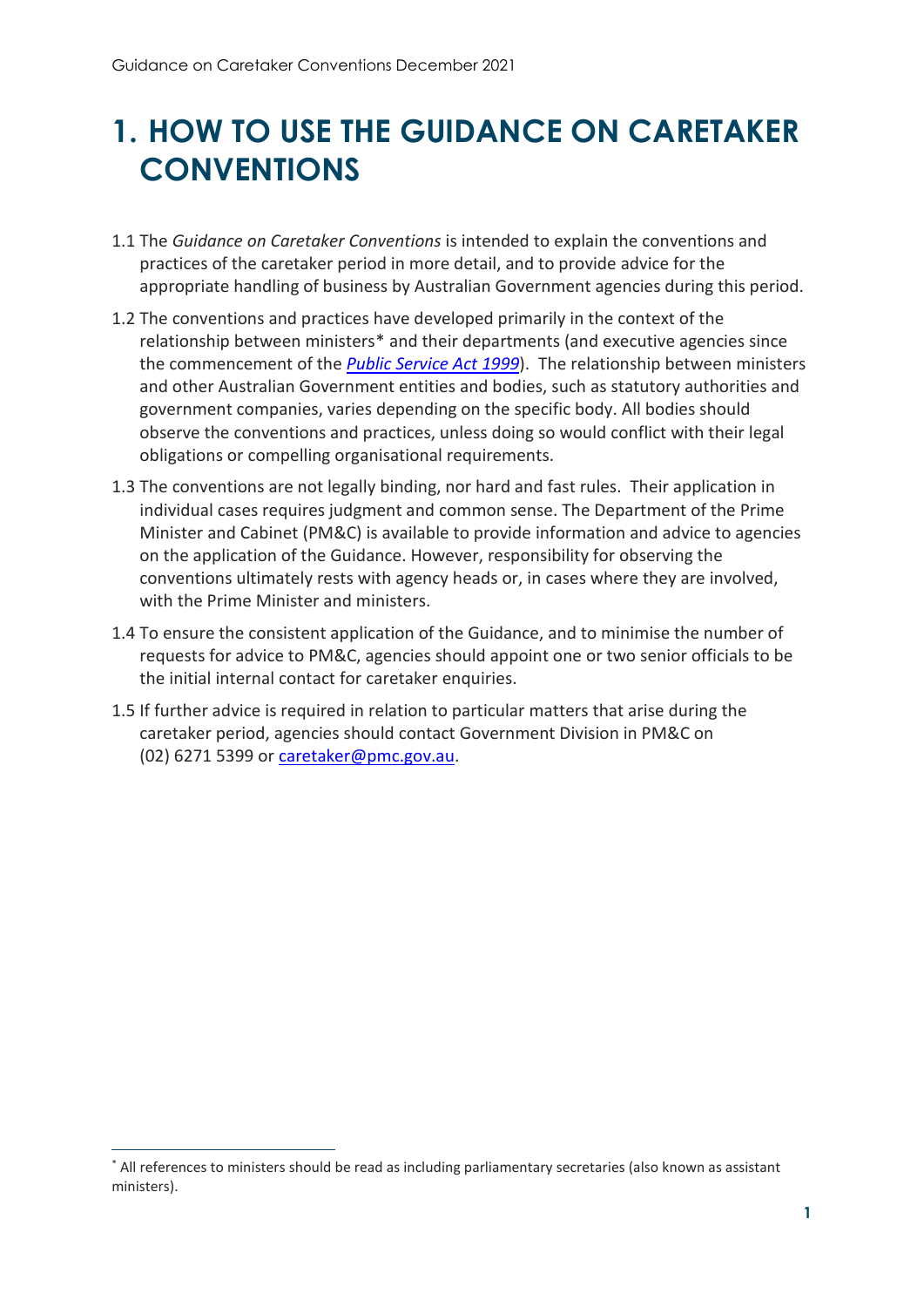# <span id="page-3-0"></span>**2. BACKGROUND AND OVERVIEW OF CARETAKER CONVENTIONS**

- 2.1 Successive governments have accepted that, during the period preceding an election for the House of Representatives (the House), the government assumes a 'caretaker role'. This practice recognises that, with the dissolution of the House, the Executive cannot be held accountable for its decisions in the normal manner, and that every general election carries the possibility of a change of government.
- 2.2 Dissolution is the term used for the action of ending a Parliament or a House of the Parliament. Under the Australian Constitution, only the Governor-General has the power to take such action. By convention, the Governor-General takes this action only on the advice of the Prime Minister of the day. $1$
- 2.3 **The caretaker period begins at the time the House is dissolved.** Once dissolved, the House no longer exists and elections for the full membership of a new House are held at a general election. The caretaker period continues until the election result is clear or, if there is a change of government, until the new government is appointed.
- 2.4 During the caretaker period, the business of government continues and ordinary matters of administration still need to be addressed. However, successive governments have followed a series of practices - the 'caretaker conventions' - which aim to ensure that their actions do not bind an incoming government and limit its freedom of action.

2.5 In summary, the conventions are that the government avoids:

- making **major policy decisions** that are likely to commit an incoming government (please see  $section 3$  for further information);
- making **significant appointments** (please se[e section 4](#page-4-3) for further information); and
- entering into **major contracts or undertakings** (please see [section 5](#page-5-2) for further information).

These conventions also apply in the context of **negotiations and engagements with international governments and dignitaries** (please see [section 6](#page-5-3) for further information).

2.6 The conventions support practices that are intended to preserve the apolitical nature of the Australian Public Service (APS) and avoid the use of Australian Government resources in a manner that may advantage a particular political party. Please see [section](#page-6-0)  [7 – Avoiding APS Involvement in Election Activities](#page-6-0) – for further information.

1

<span id="page-3-1"></span><sup>1</sup> [Infosheet 18 - Parliament of Australia \(aph.gov.au\)](https://www.aph.gov.au/about_parliament/house_of_representatives/powers_practice_and_procedure/00_-_infosheets/infosheet_18_-_double_dissolution)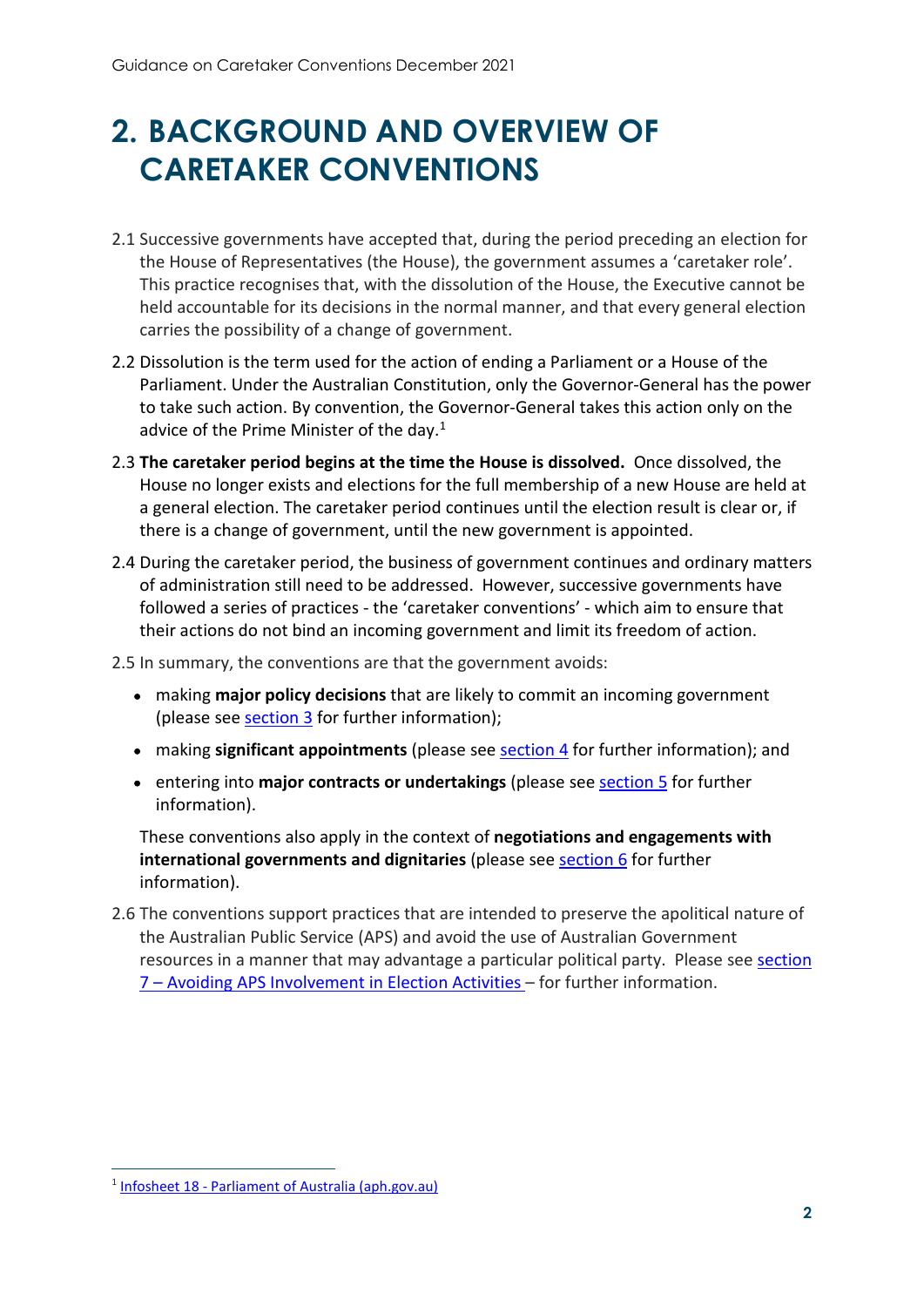# <span id="page-4-2"></span><span id="page-4-0"></span>**3. MAJOR POLICY DECISIONS**

- 3.1 During the caretaker period, governments avoid making major policy decisions that are likely to commit an incoming government. Whether a particular policy decision qualifies as 'major' is a matter for judgement. Relevant considerations include the significance of the decision in terms of policy and resources, but also whether the decision is a matter of contention between the Government and Opposition in the election campaign.
- 3.2 The conventions apply to the making of decisions, not to their announcement. Accordingly, the conventions are not infringed where decisions made before the dissolution of the House are announced during the caretaker period. However, where possible, decisions should be announced ahead of dissolution if their announcement is likely to cause controversy, which may distract attention from the substantive issues in the election campaign. Care should be taken to ensure that Australian Government resources are not used to make announcements that involve partisan activities.
- 3.3 The conventions do not apply to promises on future policies that the party in government announces as part of its election campaign.
- 3.4 If circumstances require the Government to make a major policy decision during the caretaker period that would bind an incoming government, the minister would usually consult the Opposition spokesperson beforehand. In the past, for example, the Government has agreed to provide urgent financial assistance to drought-affected areas following consultation with the Opposition.
- 3.5 In circumstances when the responsible minister consults the Opposition, that consultation should involve an explanation of why the proposed action is considered necessary during the caretaker period and an opportunity to explore different courses of action. The Opposition should be provided with an appropriate amount of time to consider the issue. The minister should ensure the Opposition spokesperson is aware that their views are being sought. While the minister should consider any suggestions made by the Opposition, the minister is not required to reach agreement with the Opposition before proceeding.
- 3.6 Please see [section 9](#page-15-2) of the Guidance for advice regarding the guidelines for **pre-election consultation with the Opposition**.

## <span id="page-4-3"></span><span id="page-4-1"></span>**4. SIGNIFICANT APPOINTMENTS**

- 4.1 Governments defer making significant appointments during the caretaker period. When determining if an appointment qualifies as 'significant', agencies should consider the importance of the position and whether the proposed appointment is likely to be controversial.
- 4.2 Sometimes deferring an appointment is not possible for reasons associated with the proper functioning of an agency. In this scenario, the following options should be considered:
	- the minister could make an acting appointment, where permissible: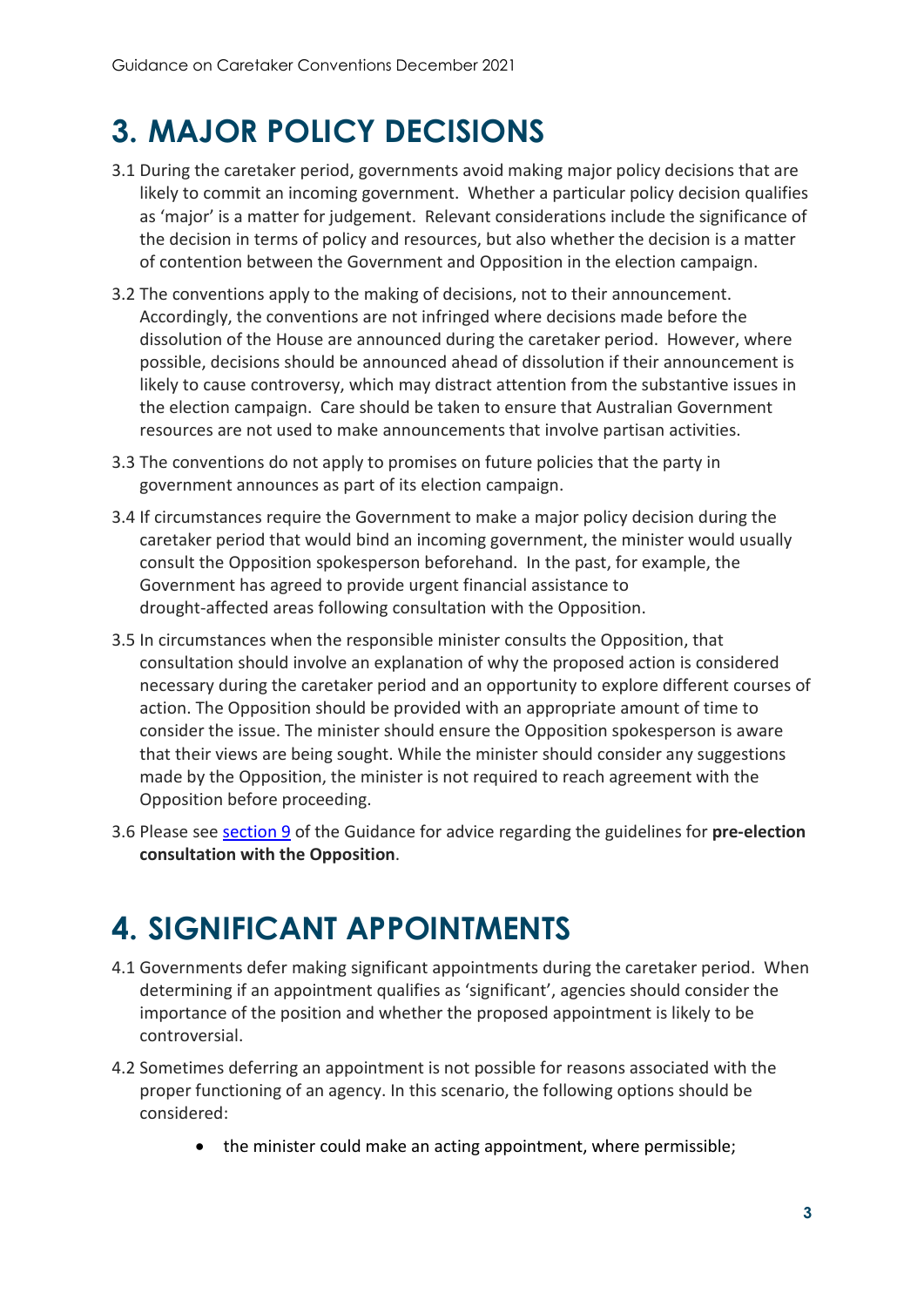- the minister could make a short-term appointment until shortly after the end of the caretaker period; or
- if those options are not possible, the minister could consult the relevant Opposition spokesperson regarding a full-term appointment. Please see [section 3.5](#page-4-2) of the Guidance for further information.

# <span id="page-5-2"></span><span id="page-5-0"></span>**5. MAJOR CONTRACTS OR UNDERTAKINGS**

- 5.1 Governments avoid entering major contracts or undertakings during the caretaker period. When determining whether a contract or undertaking qualifies as 'major', agencies should consider:
	- the dollar value of the commitment
	- whether the commitment is a routine matter of administration
	- whether the commitment implements or entrenches a policy, program or administrative structure which is politically contentious; and
	- if the commitment requires ministerial approval.
- 5.2 If it is not possible to defer the commitment until after the caretaker period, for legal, commercial or other reasons, there are a number of options:
	- The minister could consult the relevant Opposition spokesperson regarding the commitment. Please see [section 3.5](#page-4-2) of the Guidance for further information.
	- Agencies could also explain the implications of the caretaker period to the contractor and ensure that contracts include clauses providing for termination in the event that an incoming government does not wish to proceed.
	- Similarly, in the case of tenders, agencies should communicate with potential tenderers about the implications of the caretaker period and the possibility that the tender might not be completed.

## <span id="page-5-3"></span><span id="page-5-1"></span>**6. INTERNATIONAL NEGOTIATIONS AND VISITS**

- 6.1 The convention that the Government avoids entering major commitments during the caretaker period also applies in the context of international negotiations. The Government ordinarily seeks to defer such negotiations or adopts observer status until the end of the caretaker period. If other parties to the negotiations are not familiar with the concept of caretaker conventions, the Government may need to explain the constraints they impose.
- 6.2 If deferring involvement or adopting observer status is not possible, the Government may choose to limit its role to providing information on its past position, without committing the incoming government to that position. If it is necessary for the Government to participate fully in the negotiations, it should advise the other parties to the negotiations that any outcomes will need to be authorised by the incoming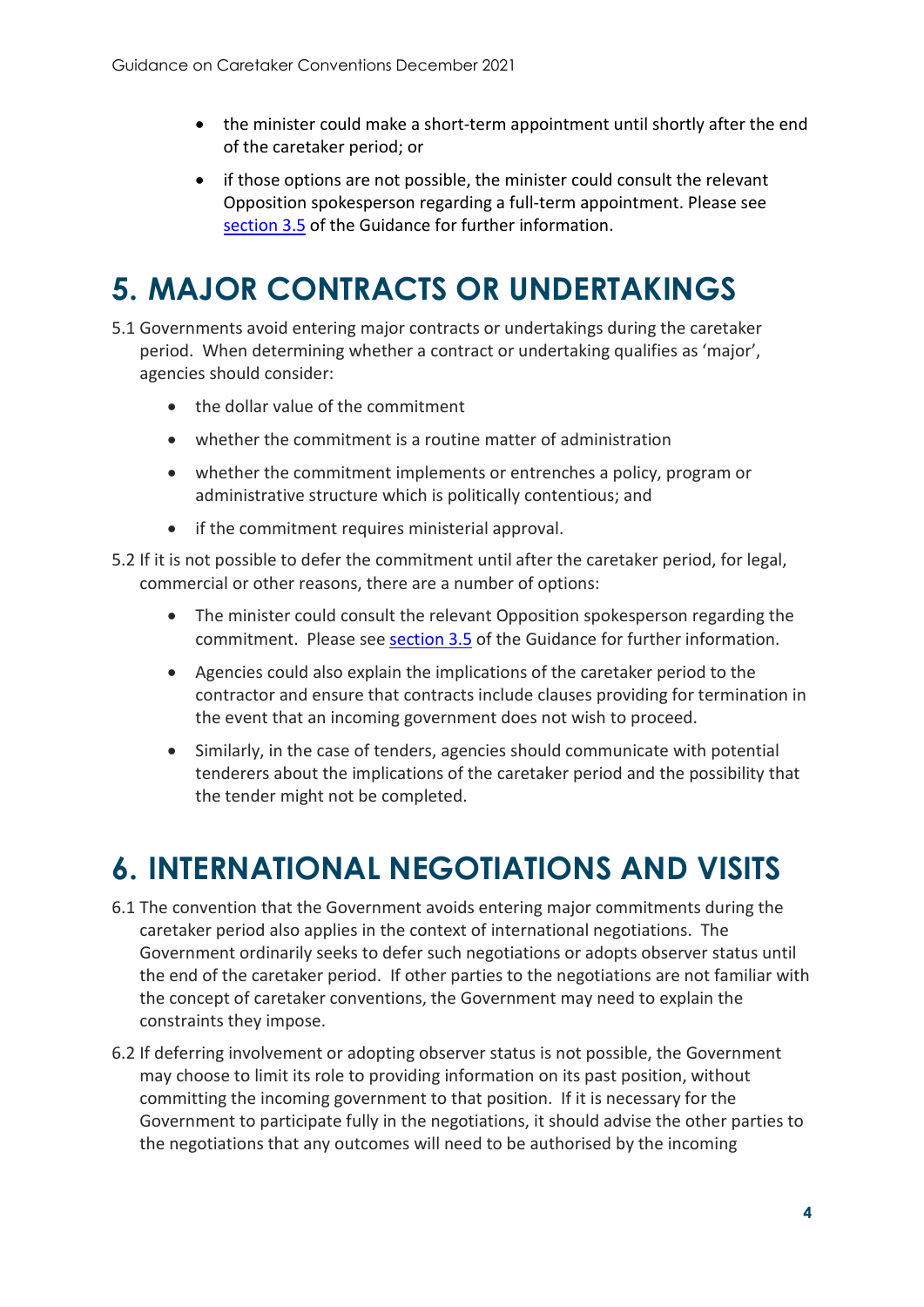government. Alternatively, the Government could seek the Opposition's agreement to negotiating positions. Please see [section 3.5](#page-5-2) of the Guidance for further information.

6.3 The Prime Minister will determine whether visits by foreign dignitaries involving government hospitality should proceed during the caretaker period. Dignitaries whose visits are scheduled during the caretaker period, or shortly afterwards, should be advised of the election announcement and any related changes in arrangements. This may include the reduced availability of ministers and the possibility of a change of government.

## <span id="page-6-0"></span>**7. AVOIDING APS INVOLVEMENT IN ELECTION ACTIVITIES**

## <span id="page-6-1"></span>**7.1 Political Participation by Officials**

- 7.1.1 The [APS Values](https://www.apsc.gov.au/working-aps/integrity/aps-values) set out in the *[Public Service Act 199](https://www.legislation.gov.au/Details/C2019C00057)*9 include the value of being 'Impartial', which states that "The APS is apolitical and provides the Government with advice that is frank, honest, timely and based on the best available evidence".
- 7.1.2 The [APS Code of Conduct \(](https://www.apsc.gov.au/working-aps/integrity/code-conduct)the Code) requires officials to:
	- disclose, and take reasonable steps to avoid, any conflicts of interests (real or apparent) in connection with their employment
	- use Australian Government resources in a proper manner, and
	- refrain from making improper use of their position to gain, or seek to gain, a benefit or advantage for themselves or any other person.

Further information on the [APS Values and Employment Principles](https://www.apsc.gov.au/working-aps/integrity) is available on the Australian Public Service Commission's (APSC) website.

- 7.1.3 Officials should not use Australian Government resources or their positions to support particular issues or parties at any time. The APSC's publication, [APS Values](https://www.apsc.gov.au/publication/aps-values-and-code-conduct-practice)  [and Code of Conduct in Practice,](https://www.apsc.gov.au/publication/aps-values-and-code-conduct-practice) especially the sections on 'Working with the Government and the Parliament', 'Managing information', 'Employees as citizens' and 'Using Commonwealth Resources', provides further guidance.
- 7.1.4 Officials should exercise judgment if they are scheduled to speak at public functions during the caretaker period. In general, officials should:
	- decline invitations to speak on controversial issues, and
	- avoid publicly explaining or promoting Government policies.

Officials may choose to speak on non-controversial issues but should explain that the Government is in caretaker mode and that they will limit their statements to factual issues, and matters of administration.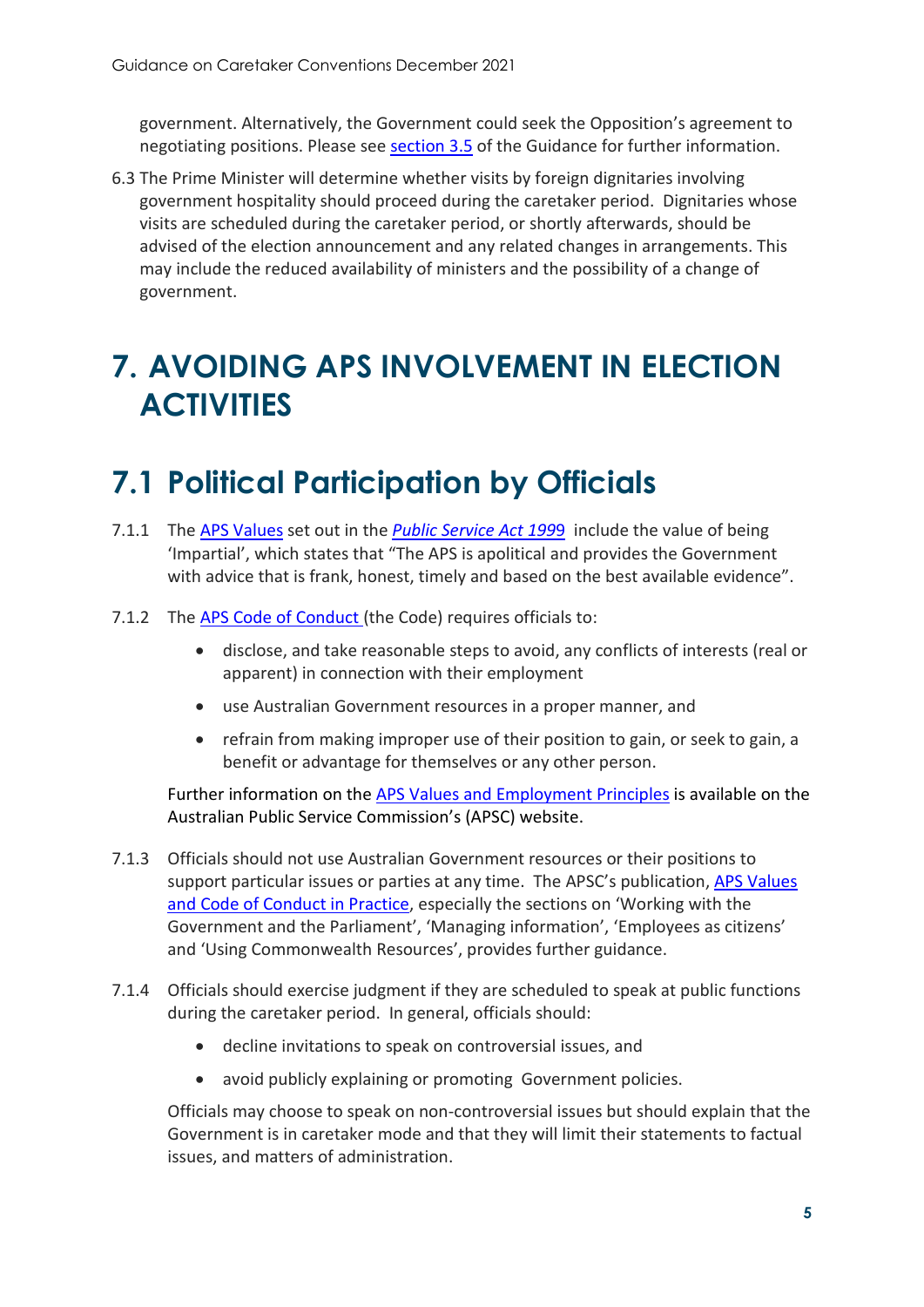7.1.5 **Individual public servants who engage online** in either a professional or personal capacity during the caretaker period should review the publication *[Social media:](https://www.apsc.gov.au/working-aps/integrity/social-media-guidance-australian-public-service-employees-and-agencies)  [Guidance for Australian Public Service Employees and Agencies](https://www.apsc.gov.au/working-aps/integrity/social-media-guidance-australian-public-service-employees-and-agencies)*, available on the Australian Public Service Commission's website.

## <span id="page-7-0"></span>**7.2 Departmental Liaison Officers**

- 7.2.1 Departmental Liaison Officers (DLOs) are APS employees provided to assist ministers' offices to undertake necessary liaison work with agencies. As DLOs are not ministerial staffers employed under the *[Members of Parliament \(Staff\) Act 1984](https://www.legislation.gov.au/Details/C2014C00540)*, they must avoid assisting ministers in ways that could create a perception that they are being used for party political purposes, including and especially during the caretaker period.
- 7.2.2 If there is ongoing liaison work required during the caretaker period, DLOs may remain with ministers' offices. The need for this work should be reviewed by agencies at the commencement of the caretaker period.

# <span id="page-7-1"></span>**7.3 Advertising and Information Campaigns**

- 7.3.1 The Department of Finance and PM&C review all advertising campaigns at the beginning of the caretaker period. This informs recommendations to the Government about whether those campaigns should continue or be deferred. Bipartisan agreement is sought for campaigns that are recommended to continue. In general, campaigns that:
	- highlight the role of particular ministers or address issues that are a matter of contention between the political parties contesting the election are **normally discontinued**.
	- are operational by nature, such as Australian Defence Force recruiting or public health campaigns, **usually continue**.
- 7.3.2 At the beginning of the caretaker period, agencies should review their individual arrangements for the distribution of publicly communicated material, such as newsletters. Agencies should avoid active distribution of material if it promotes Government policies or emphasises the achievements of the Government or a minister. Passive distribution of material, such as continued placement in the agency's offices or distribution in response to requests, is acceptable.
- 7.3.3 The conduct of advertising and information activities during the election period is regulated by legislation. Schedule 2 of the *[Broadcasting Services Act 1992](https://www.legislation.gov.au/Details/C2020A00100)* deals with radio and television broadcasts and Part XXA of the *[Commonwealth Electoral Act](https://www.legislation.gov.au/Series/C1918A00027)  [1918](https://www.legislation.gov.au/Series/C1918A00027)* deals with a wide range of communications containing 'electoral matter' including all publicly communicated material. Broadly, the legislation requires all political communications that are broadcast by television and radio, printed material, social media, voice calls (including robocalls) and text messaging to be authorised.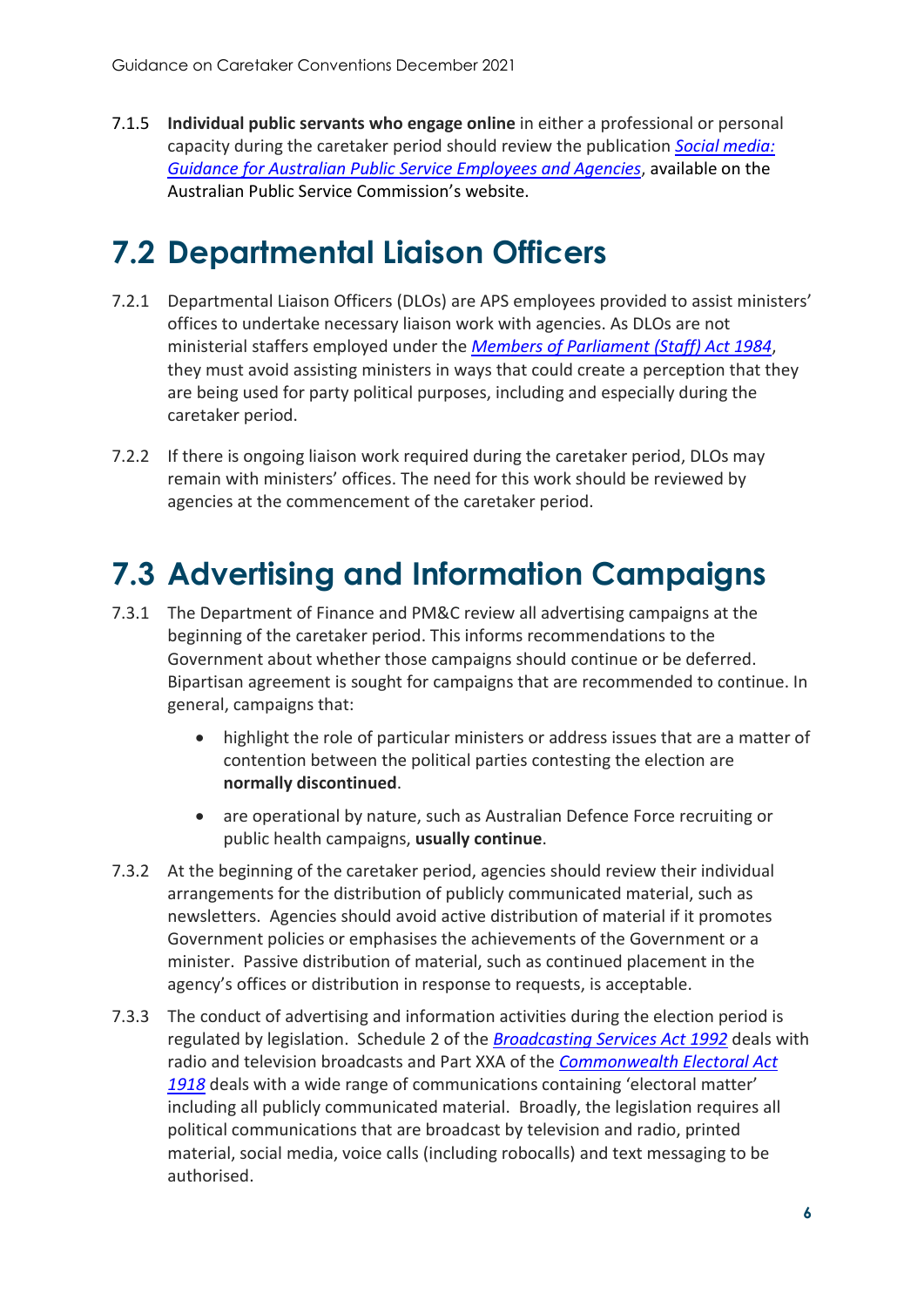- 7.3.4 The Australian Electoral Commission's website hosts further [guidance on the](https://www.aec.gov.au/About_AEC/Publications/Backgrounders/authorisation.htm)  [electoral communications and authorisation requirements](https://www.aec.gov.au/About_AEC/Publications/Backgrounders/authorisation.htm)*.*
- 7.3.5 The Australian Communications and Media Authority's website hosts further [guidance on the broadcasting and communication of political and election matters.](https://www.acma.gov.au/election-and-political-ads)

## <span id="page-8-0"></span>**7.4 Internet and Electronic Communications**

- 7.4.1 The Digital Transformation Authority's website hosts [guidance on the content and](https://www.dta.gov.au/help-and-advice/guides-and-tools/requirements-australian-government-websites/ministerial-content)  [maintenance of agency and ministerial websites.](https://www.dta.gov.au/help-and-advice/guides-and-tools/requirements-australian-government-websites/ministerial-content) Agencies are expected to ensure that the websites they maintain are consistent with the guidance at all times.
- 7.4.2 During the caretaker period, agencies need to take additional steps to ensure that Australian Government resources are not used to support any particular political party. Agencies should review their websites and online engagement tools at the beginning of the caretaker period, as outlined in [sections 7.4.3 to 7.4.13.](#page-8-1)

#### <span id="page-8-1"></span>Agency Websites

- 7.4.3 In most cases, **agency websites** may retain material placed on the website before the commencement of the caretaker period. Exceptions may include recent ministerial statements that include negative references to the Opposition. Agencies should check the wording of any icons and links on their websites to ensure that they cannot be interpreted as promoting Government policy.
- 7.4.4 Agencies should add only the following material to their websites during the caretaker period:
	- portfolio-related announcements consistent with usual practice (for example, a ministerial press release relating to a public health warning). This will require judgment within each individual agency.
	- purely factual material, including costings prepared and published under the *[Charter of Budget Honesty Act 1998](https://www.legislation.gov.au/Details/C2020C00126)* (please see [section 7.7](#page-11-1) of the Guidance for further information), and
	- information on existing policies and programs, unless the information includes negative references to the Opposition or other political statements.

If agency websites contain links to websites outside the 'gov.au' domain, agencies should consider the need for entry/exit messages. Please see section [7.4.10](#page-9-0) of the Guidance for further information.

7.4.5 The interactive functions of websites within the gov.au domain which allow unmoderated comment or debate (for example in discussion groups, chat rooms or blogs) should be moderated by agencies during the caretaker period. Agencies may choose to provide a disclaimer to this effect:

> Example text: *"In the period preceding an election for the House of Representatives, the Australian Government assumes a caretaker role. It is important during that time that Australian Government resources are not*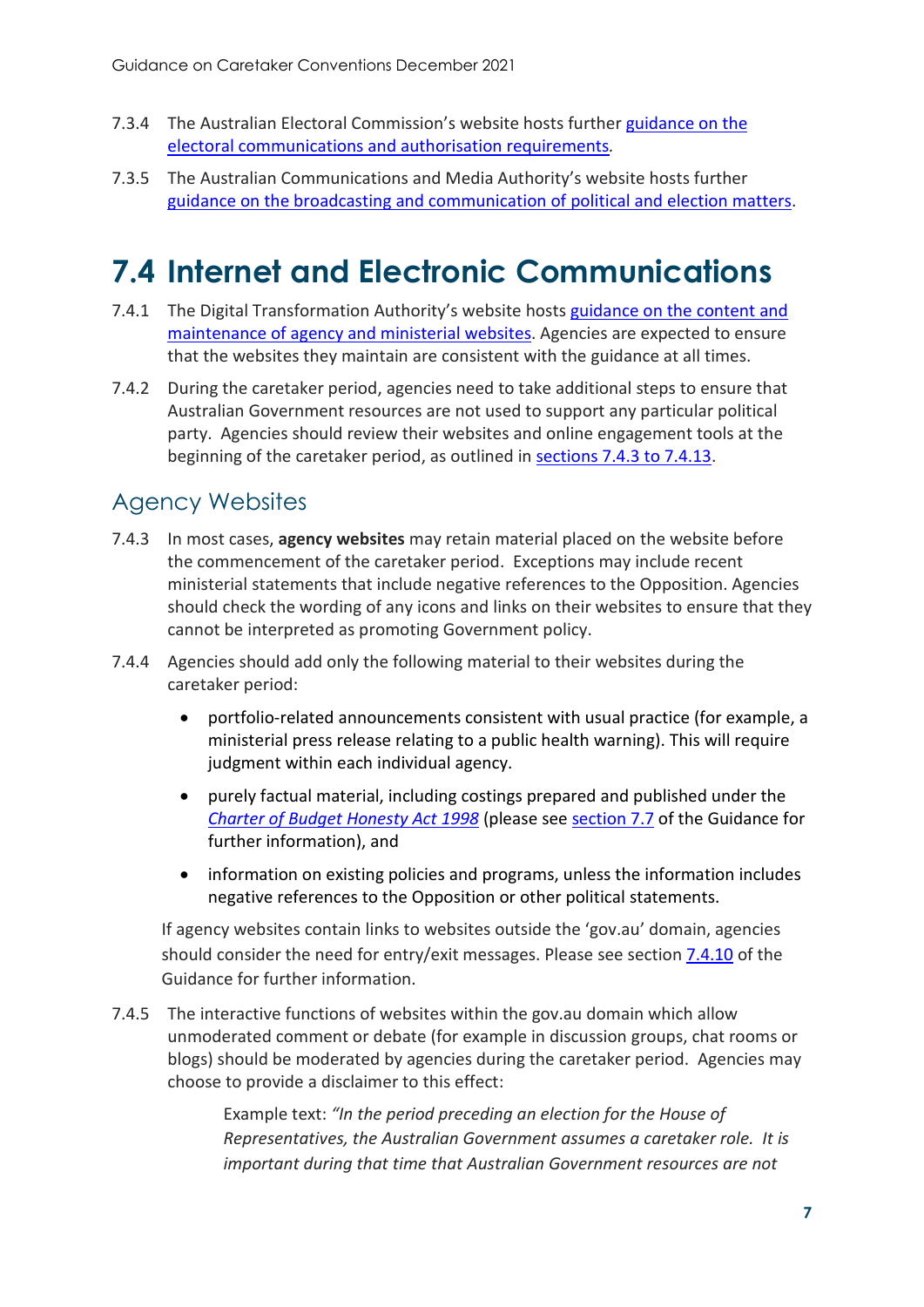*used to communicate political material. As this website is hosted by the [Department of …], the site will be moderated from the time the House of Representatives is dissolved until after the election to ensure that political material is not placed on the site*."

#### <span id="page-9-0"></span>Ministerial Websites

- 7.4.6 Agencies do not need to withdraw existing IT services provided to ministers' offices during the caretaker period. If agencies are managing **ministerial websites,** they may also continue to fund and/or otherwise maintain the website if that was the practice prior to the caretaker period. Material placed on the minister's website before the caretaker period may be retained, including links between the minister's and agency's websites.
- 7.4.7 When adding material to ministerial websites during the caretaker period:
	- agencies should only add material relating to matters of existing policy, or purely factual material. Agencies must not add material concerning future policies, election commitments, how-to-vote material or media releases and speeches that criticise opponents, promote the Government or pursue election issues.
	- agencies may choose to place a notice on the ministerial website advising that political and election-related material is not available on the website. The notice could refer visitors to the minister's party's website, or include a link to that website.
	- if the maintenance of the ministerial website has become the responsibility of the minister rather than the agency, ministerial staff may add any material to the website as long as there is no cost to the Australian Government. A notice must also be added to advise that, since the commencement of the caretaker period, the website is not being administered or funded by the agency.
- 7.4.8 Ministerial media releases and alerts should be placed on the website of the minister's political party during the caretaker period. Where ministers determine a need to issue media releases and alerts in their own name through Australian Government agency-maintained and/or funded websites, these should be restricted to time-sensitive, administrative or operational information in the public interest (for example, public health warnings, travel advisories, military operations or counter terrorism alerts).
- 7.4.9 If the minister's website is personal and not maintained by the agency, the minister may consider placing a disclaimer on the website to the effect that no Australian Government resources are being used to communicate political material.
- 7.4.10 If an agency-maintained and/or funded ministerial website contains links to websites outside the 'gov.au' domain, such as political party websites, agencies should include appropriate entry/exit messages: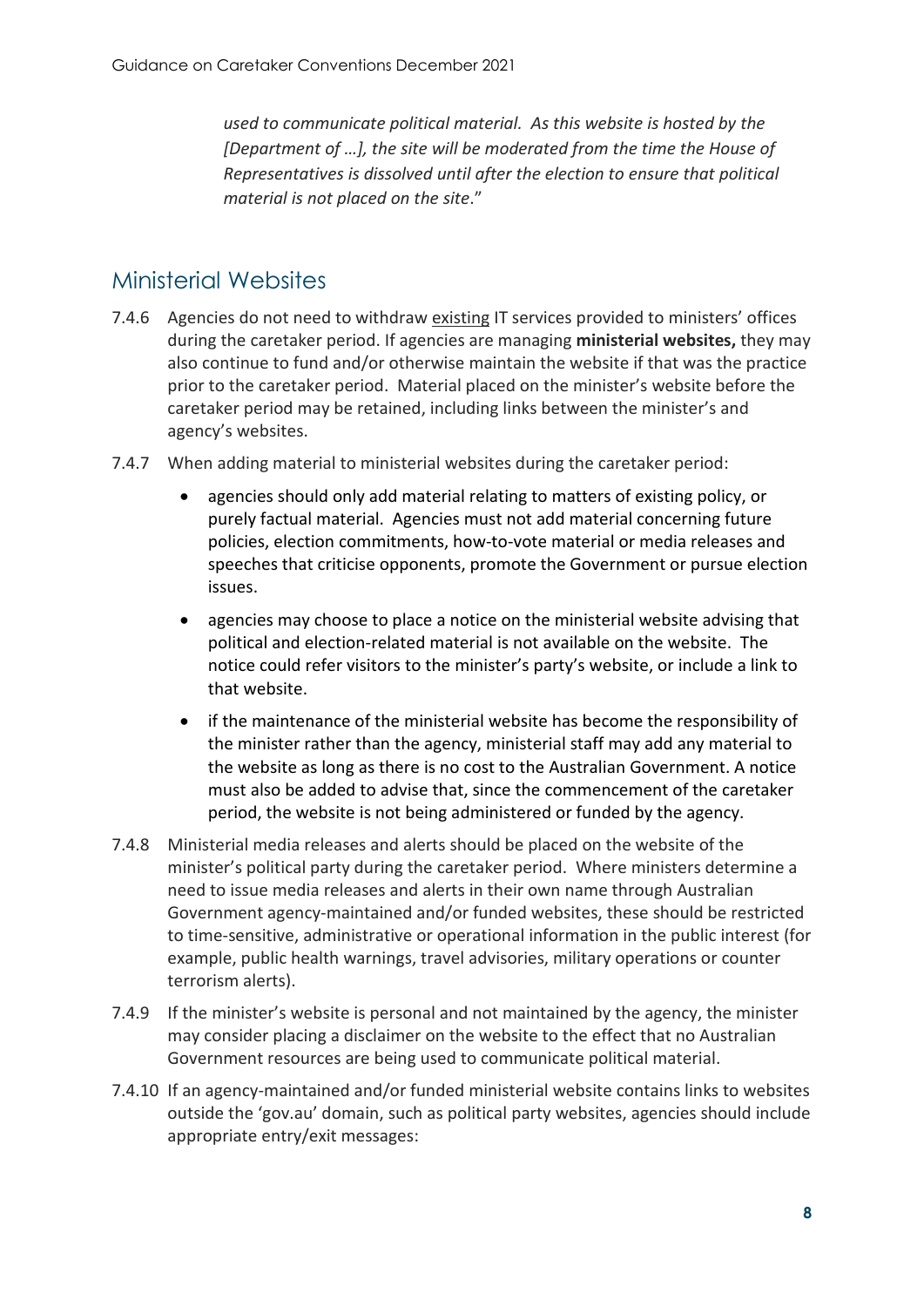Example text: *"You are now leaving the website of [insert agency name here]. The website you are entering is not maintained or funded by the Australian Government"*.

#### Social Media Accounts

- 7.4.11 The use and administration of **social media accounts** by agencies should observe the same practices that apply to ministerial websites, as set out in sections [7.4.6](#page-9-0) to [7.4.10 o](#page-9-0)f the Guidance. Externally-hosted, third-party engagement tools (for example, Facebook and Twitter) are inherently harder to control than the interactive functions of websites. For example, an agency may have a Facebook page which allows minimal moderation of the content that is posted to it, or a Twitter account which may be sent publicly-viewable messages containing political content.
- 7.4.12 It may not be possible to completely prevent political material from being posted by members of the public to agency social media accounts operated by third-parties. At the start of the caretaker period, agencies should review the functions and settings of their social media accounts, and other similar online engagement tools, to identify ways to minimise political content associated with their presence (even if the content is not directly attributable to the agency). Actions to achieve this may include:
	- not posting new content to the account for the duration of the caretaker period;
	- disabling or opting for pre-moderation of comment sections, if possible, and closer monitoring of public contributions if not;
	- posting a notice that the agency is operating in a caretaker period and cannot respond to political content.`
- 7.4.13 **Intranet, e-mail and other similar internal communication systems** provided by agencies should not be used to publish political material. Material related to political parties and how-to-vote material produced by any organisation should not be displayed using these systems, or in agencies' physical premises.

## <span id="page-10-0"></span>**7.5 Use of Agency Premises**

- 7.5.1 There may be appropriate occasions where agency premises can be used by political parties during the caretaker period for public events, such as media conferences, or where they are the obvious place for a function (for example, the opening of a building by a minister). The use of premises should not unreasonably disrupt the normal operations of the agency.
- 7.5.2 In the case of official party functions being held on agency premises, it would be appropriate for the Opposition spokesperson, member or candidate to be given the opportunity to be present. Where candidates, other than the Prime Minister or ministers, seek to visit premises or facilities, agencies should be fair and equal in their responses and assistance to both the Government and Opposition.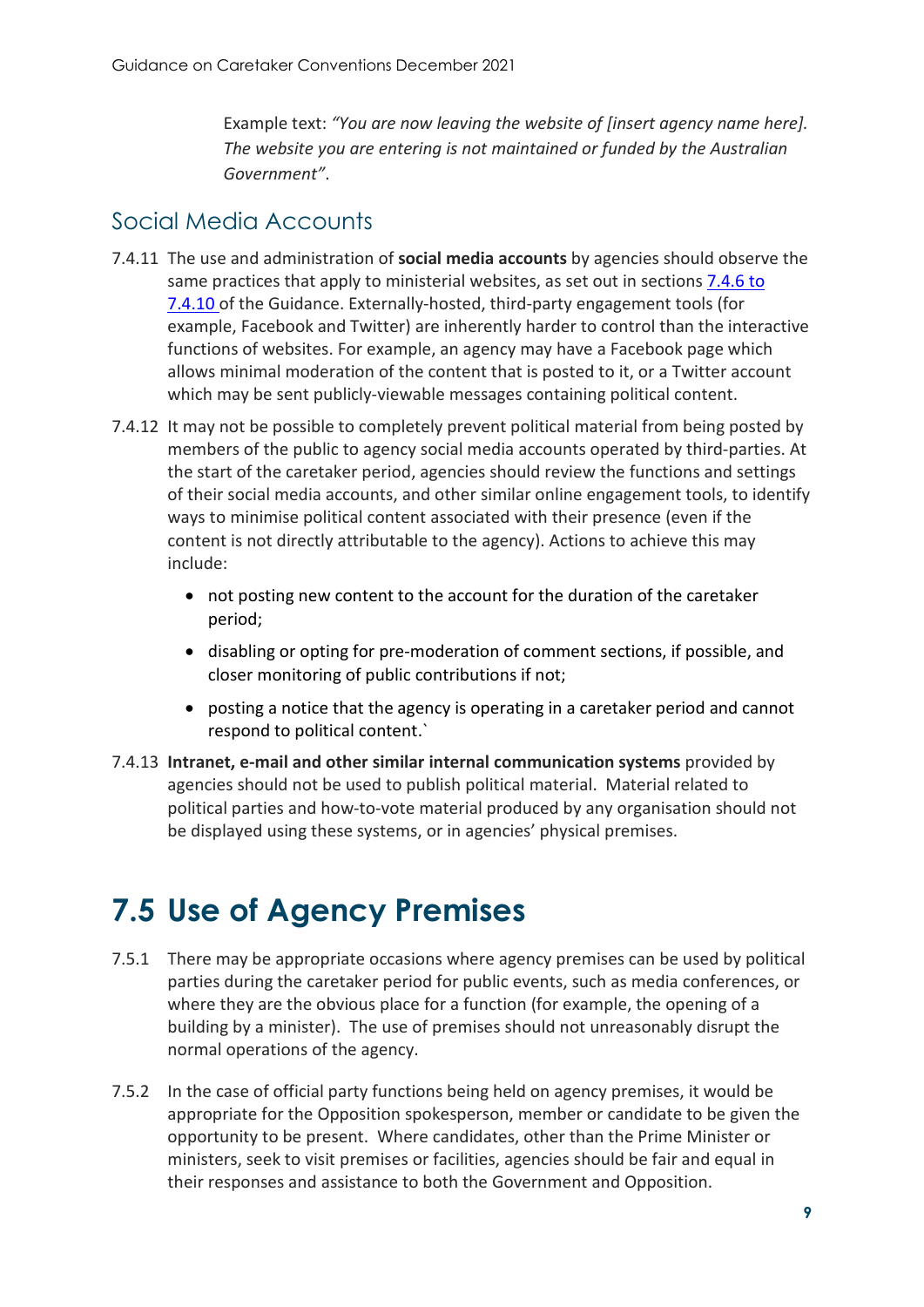- 7.5.3 While all parties campaigning in an election may responsibly use agency premises that are normally open to the public, it is not appropriate for this use to extend to activities that may engage APS employees in political dialogue, or as logistical support for political functions (please see [section 7.1](#page-6-1) of the Guidance for further information).
- 7.5.4 Ministerial visits to agencies to undertake consultation is permissible for the conduct of routine government business, in accordance with the caretaker conventions.

## <span id="page-11-0"></span>**7.6 Requests from Ministers' Offices for Information**

- 7.6.1 Ministers may continue to request factual material and information from agencies during the caretaker period. Agencies should supply material relating to the day-to-day business of government to ministers in the usual way.
- 7.6.2 Ministers are ultimately responsible for determining the purpose for requesting material from agencies and how it is used during the caretaker period. Consistent with the APS value of impartiality, it may be appropriate for an agency to decline a request from a minister if it required the use of significant resources, and/or was clearly for use in the election campaign. If in doubt, agencies should discuss the purpose for which material is to be used with the minister or their senior staff before responding to a request.
- 7.6.3 In most instances, agencies should also decline requests from ministers' offices for policy advice during the caretaker period. However, there may be urgent domestic or international issues on which policy advice should be provided to enable responsible ongoing administration, or to protect Australia's interests. Requests for legal advice on issues affecting the minister in their capacity as a political candidate should be declined.
- 7.6.4 Agencies can proceed with policy development work during the caretaker period so that they are in a position to provide advice to the incoming government, provided that contact with ministers' offices is not required.

## <span id="page-11-1"></span>**7.7 Charter of Budget Honesty and Other Policy Costings**

7.7.1 The costing of Government and Opposition election commitments by The Treasury and the Department of Finance is regulated by the *[Charter of Budget Honesty Act](https://www.legislation.gov.au/Details/C2020C00126)  [1998](https://www.legislation.gov.au/Details/C2020C00126)* (the Act). The Secretaries of Treasury and Finance issue [Policy Costing](https://www.finance.gov.au/publications/charter-budget-honesty-policy-costing-guidelines)  [Guidelines](https://www.finance.gov.au/publications/charter-budget-honesty-policy-costing-guidelines) under the Act around the commencement of the caretaker period.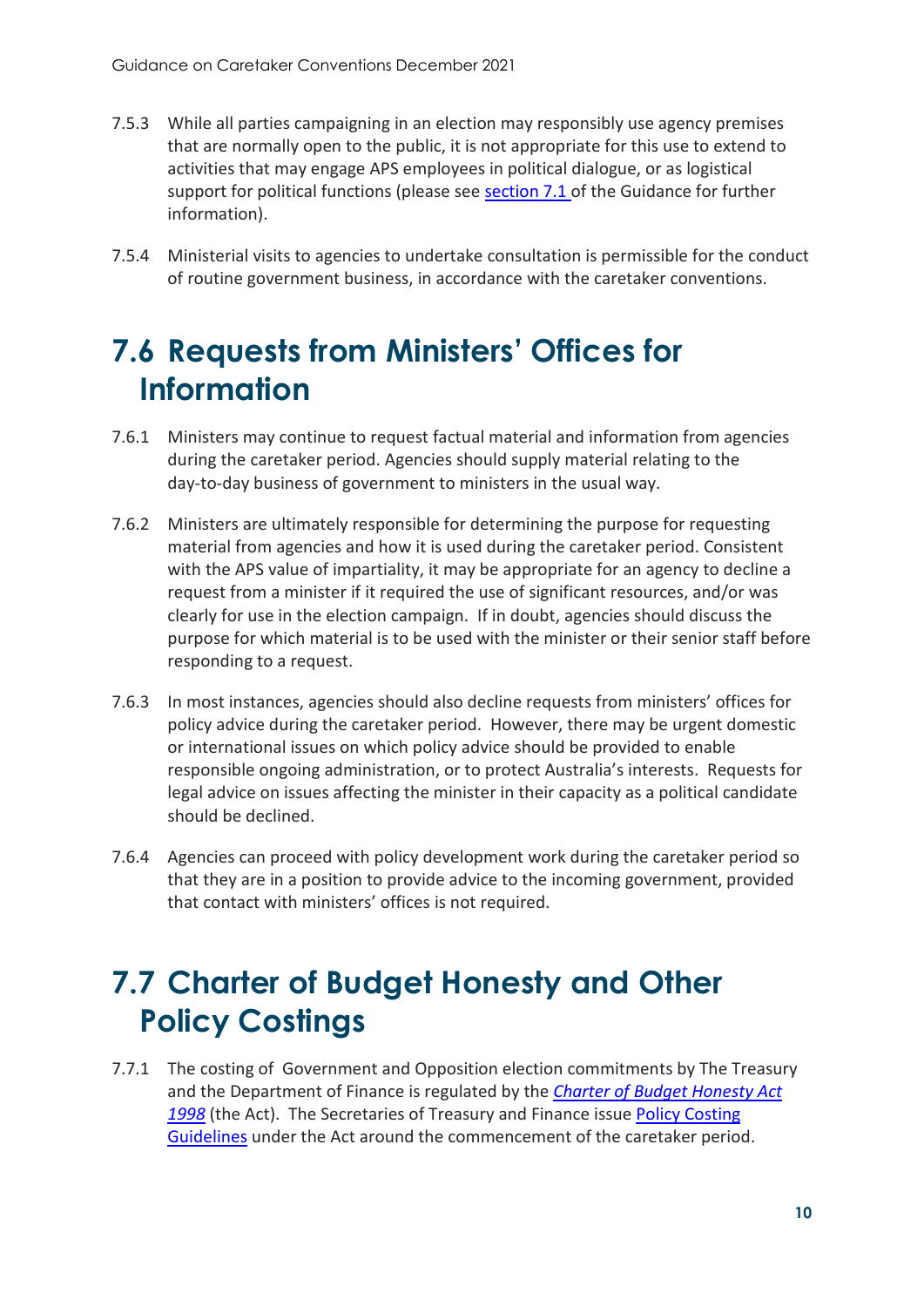- 7.7.2 The Act provides for the Secretaries of Treasury and Finance to prepare costings of publicly announced Government and Opposition election commitments during the caretaker period. The Act does not apply to:
	- costings outside the caretaker period
	- costings by agencies other than The Treasury or Finance during the caretaker period, and
	- costing of minor party and independents' commitments during the caretaker period.
- 7.7.3 Ministers can request costing information from other agencies in accordance with longstanding practice. Where necessary, agencies may seek advice from Treasury and Finance on strictly factual issues and costing methodology. Treasury and Finance do not endorse or confirm costings through the provision of this advice to agencies, and costings of this nature must not be presented as costings under the Charter of Budget Honesty.
- 7.7.4 Ministers can also request any agency, including Treasury and Finance, to provide costing information in relation to minor parties' and independents' commitments. Any requests of this nature to Treasury and Finance should go through the offices of the Treasurer and the Minister for Finance.
- 7.7.5 The *[Parliamentary Service Amendment \(Parliamentary Budget](https://www.legislation.gov.au/Details/C2011A00170) Officer) Act 2011* establishes the Parliamentary Budget Office (PBO) as a separate Parliamentary Department, and the Parliamentary Budget Officer as an independent statutory office holder. The PBO may prepare policy costings on request both during and outside of caretaker periods.
- 7.7.6 **During caretaker period,** authorised members of Parliamentary parties and independent members can request policy costings of their publicly announced policies.
	- The PBO can provide policy costings to Parliamentary parties with fewer than five members and to independent members (policy costings are not available to these groups under the Charter of Budget Honesty).
	- The requests and costings must be publicly released.
	- The Treasury and Finance are not authorised to prepare a Parliamentary party's policy costing during a caretaker period if a member of that party has already requested the PBO to prepare a costing of the same (or a substantially similar) policy, and vice versa, during the same caretaker period. This is to prevent duplicate costings being undertaken.
- 7.7.7 **Outside of a caretaker period**, Senators and Members of the House can request policy costings. These requests and the costings can be kept confidential outside of a caretaker period, if directed by the requestor.
- 7.7.8 The Australian Parliament House website hosts [further information on the role and](https://www.aph.gov.au/pbo)  [operations of the PBO.](https://www.aph.gov.au/pbo)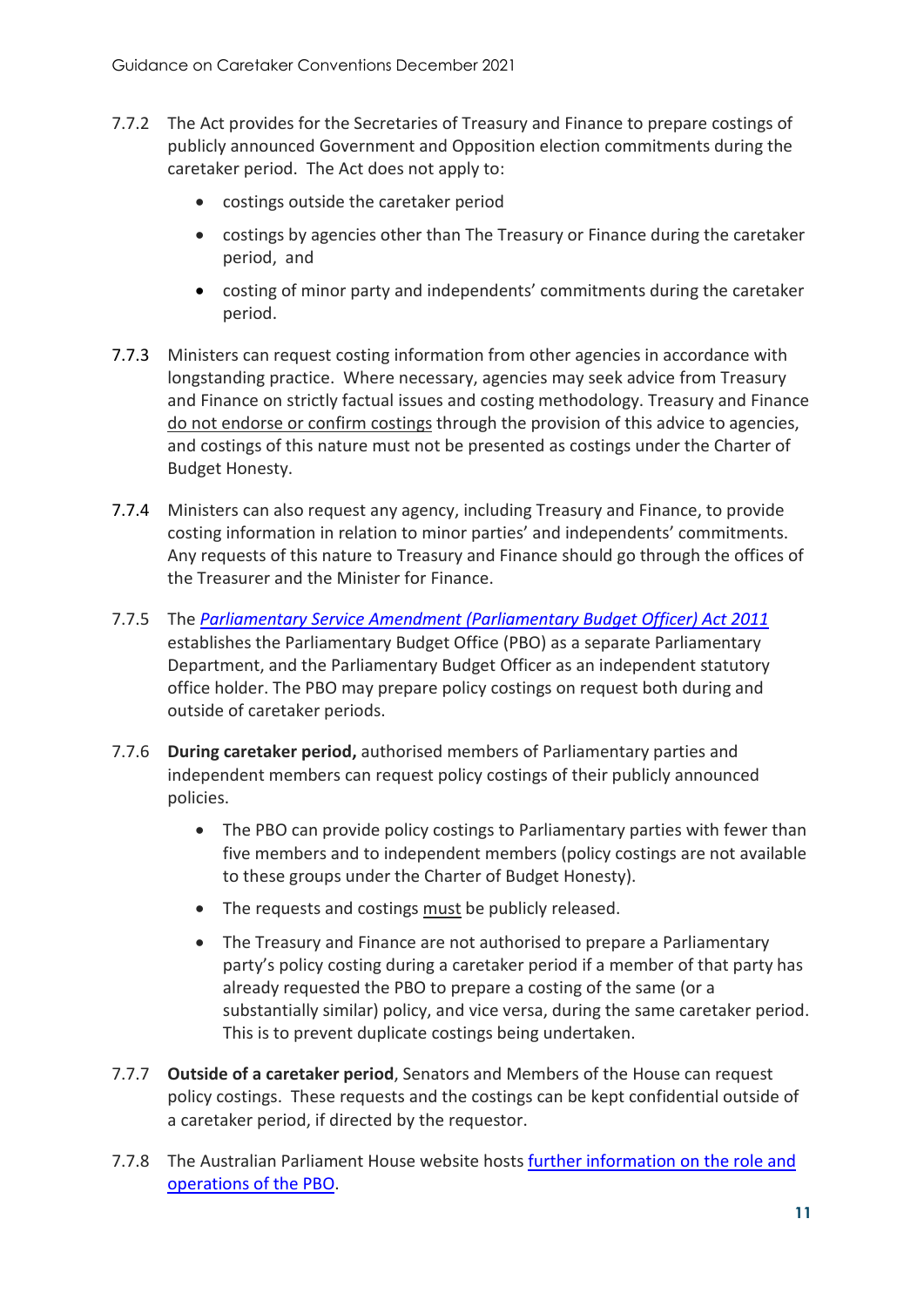# <span id="page-13-0"></span>**8. RELATED MATTERS**

## <span id="page-13-1"></span>**8.1 Tabling of and Responses to Reports**

- 8.1.1 Responses to outstanding parliamentary committee reports should be deferred during the caretaker period for action by the incoming government. Agencies may continue to undertake appropriate preparatory work and consultation at the agency level so that they are in a position to provide advice to the incoming government.
- 8.1.2 Reports of an administrative nature, such as annual reports, can be tabled out of session during the caretaker period. However, where a report contains information that is likely to be controversial, consideration should be given to whether tabling should be deferred for action by the incoming government.
- 8.1.3 The PM&C website provides further advice in the *[Tabling Guidelines](https://www.pmc.gov.au/resource-centre/government/tabling-guidelines)*.

## <span id="page-13-2"></span>**8.2 Correspondence**

- 8.2.1 The arrangements for handling correspondence during the caretaker period are a matter for individual agencies. In PM&C, the practice is to answer general correspondence during the caretaker period rather than leave it to accumulate. However, ministers usually sign only the necessary minimum of correspondence during the caretaker period. Some correspondence is prepared for signature by ministerial staff or departmental officers instead.
- 8.2.2 When preparing replies, care should be taken to protect the APS from perceptions of partisanship. Replies should not assume that the Government will or will not be returned to office. References to post-election action are in terms of the 'incoming government'. Correspondence that requires an explanation of Government policy should not commit the Government to post-election action or imply that the policy will continue if the Government is re-elected. Within PM&C it has not been considered sufficient to state only that the matter is one for the incoming government, although a reply might include these words to avoid any implication of continuing policy.
- 8.2.3 To avoid confusion, and as a matter of courtesy, members of the House of Representatives who are standing for re-election should continue to be addressed as 'MP' until it is known whether they have been re-elected. Newly-elected members should be addressed as 'MP' as soon as it is known that they are elected. Members who are not standing for re-election should not be addressed as 'MP' following the dissolution of the House of Representatives.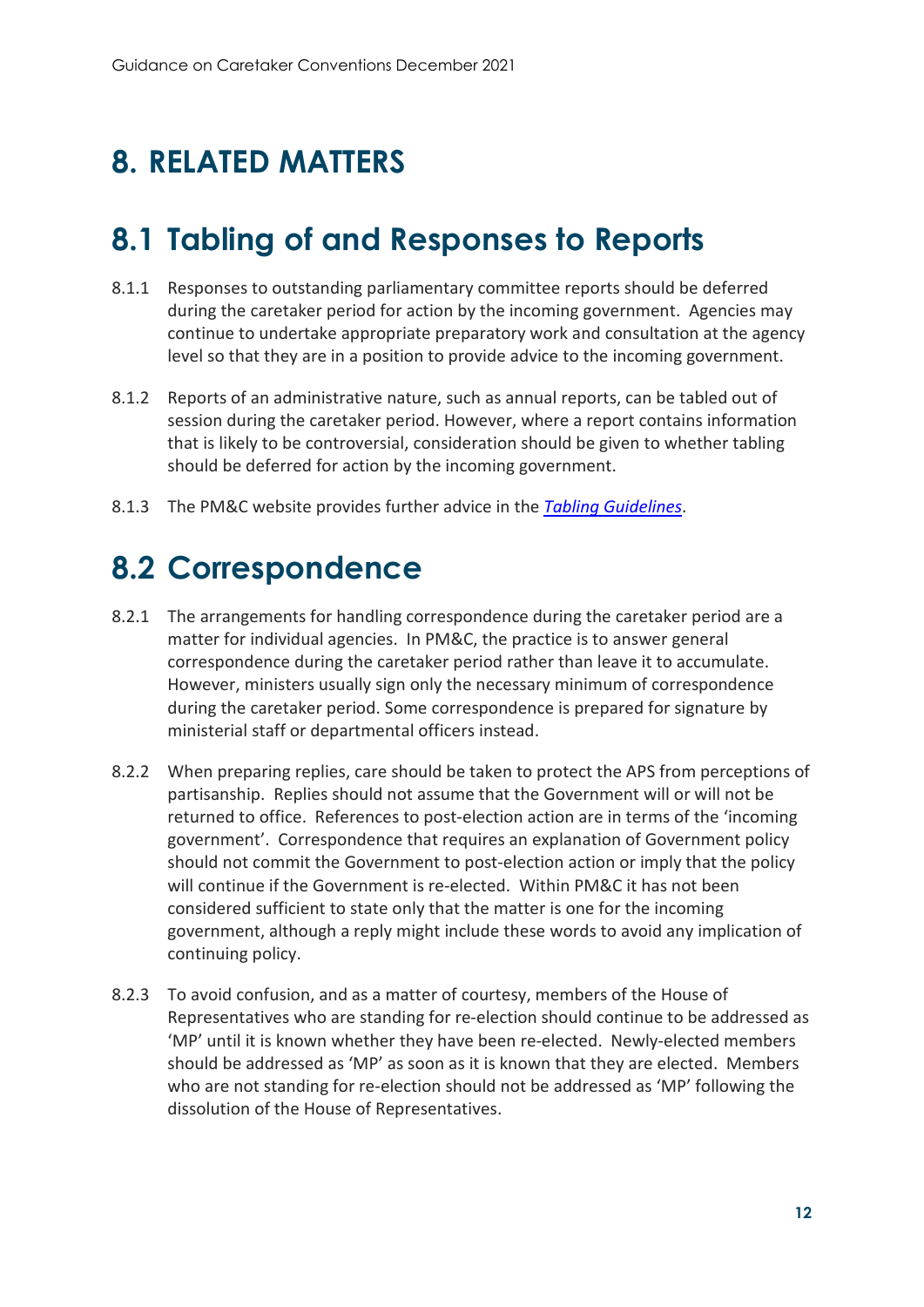- 8.2.4 The same rules apply to senators for the Northern Territory and the Australian Capital Territory, except that territory senators who are not standing for re-election should be addressed as 'Senator' until the day of the election.
- 8.2.5 The terms of state senators expire and begin on 30 June and 1 July respectively, regardless of the date the election is held. Therefore, state senators who are not standing for re-election should continue to be addressed as 'Senator' until their terms expire.

## <span id="page-14-0"></span>**8.3 Resources for Ministers**

- 8.3.1 During the caretaker period, the provision of Australian Government resources for ministers and their staff should be assessed by agencies on a case-by-case basis. Agencies must not cover claims relating to the election campaign or a political event, as these costs are to be borne by the respective political party. For example, claims that would not be covered include requests for additional laptop computers, tablets or mobile telephones for ministers or their staff, unless there was a demonstrable official purpose.
- 8.3.2 Claims relating to the management of essential government business can be covered by agencies; for example, to support ministers attending an urgent Cabinet meeting or primarily in connection with their ministerial duties.
- 8.3.3 In the case of claims that cover a combination of official government and political business, agencies can grant a partial reimbursement to cover government business.
- 8.3.4 Ministers' claims for travel allowance, including during the caretaker period, are governed by the *[Parliamentary Business Resources Act 2017](https://www.legislation.gov.au/Series/C2017A00037)* (the Act)*.* Ministers must ensure that all of their travel expense claims meet the obligations prescribed by the Act, including that the travel is for the dominant purpose of their parliamentary business in accordance with the *[Parliamentary Business Resources](https://www.legislation.gov.au/Details/F2017L01691)  [\(Parliamentary Business\) Determination 2017](https://www.legislation.gov.au/Details/F2017L01691)* and is value for money.
- 8.3.5 Guidance in relation to public resources for ministers that are administered by the [Ministerial and Parliamentary Services Division of the Department of Finance](https://maps.finance.gov.au/) and the [Independent Parliamentary Expenses Authority](https://www.ipea.gov.au/) are available from each agency's respective website.

# <span id="page-14-1"></span>**8.4 Legislation**

8.4.1 Bills that have passed both Houses of Parliament should be assented to by the Governor-General before the dissolution of the House of Representatives. There is at least one instance – involving a Bill passed in the 1930s – where a Bill received assent after dissolution. However, questions have been raised about the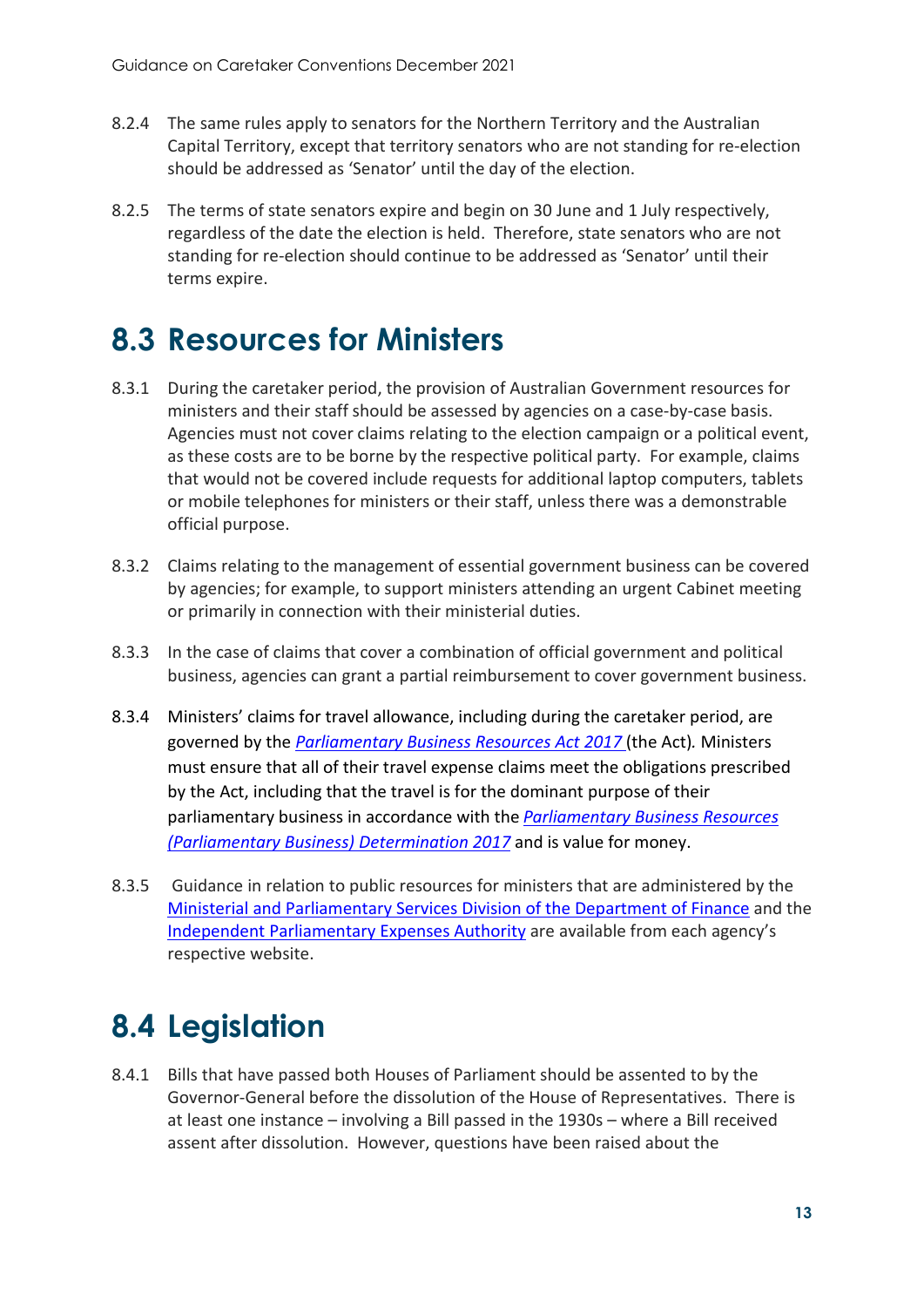constitutional validity of Acts that receive assent in the period between dissolution and the opening of the new Parliament.

- 8.4.2 Legislation can be proclaimed during the caretaker period. Proclamations which have a commencement date after the date of the election are generally not made, other than in exceptional circumstances.
- 8.4.3 The Executive Council usually meets immediately before the dissolution of the House to approve regulations and ordinances, including those made under Acts just assented to by the Governor-General. Where there is no infringement of the basic caretaker conventions, the Executive Council may approve regulations and ordinances during the caretaker period. However, meetings are infrequent during the caretaker period and are held only when required and with the agreement of the Governor-General.

## <span id="page-15-0"></span>**8.5 Cabinet Documents**

- 8.5.1 Successive governments have accepted the convention that ministers do not seek access to documents recording the deliberations of ministers in previous governments. Cabinet documents are considered confidential to the government that created them. In this context, all Cabinet documents, including files, Submissions, Memoranda, Business Lists, Minutes (decisions) and matters that were considered without submission (under-the-line items) should be returned to the custody of the Cabinet Liaison Officer in the Parliamentary Business Section, or equivalent, in each agency, for storage until the result of the election is known.
- 8.5.2 The Cabinet Liaison Officer should advise the Cabinet Division in PM&C when they have accounted for all documents and ensured they are securely stored.
- 8.5.3 The Cabinet Division of PM&C may issue further procedural guidelines on the handling of Cabinet documents at the commencement of the caretaker period and is the appropriate contact for further advice on such matters. Advice on the security and handling of Cabinet documents is set out in the [Cabinet Handbook h](https://www.pmc.gov.au/resource-centre/government/cabinet-handbook)osted on the PM&C website.

# <span id="page-15-3"></span><span id="page-15-2"></span><span id="page-15-1"></span>**9. GUIDELINES FOR PRE-ELECTION CONSULTATION WITH THE OPPOSITION**

9.1.1 In 1976, the Government tabled Guidelines providing for pre-election consultation with the Opposition. The Guidelines are intended to ensure a smooth transition if an election results in a change of government. The current version of the Guidelines was presented to the Senate on 5 June 1987 and is re-printed at [section 9.1.3](#page-15-3) of the Guidance.